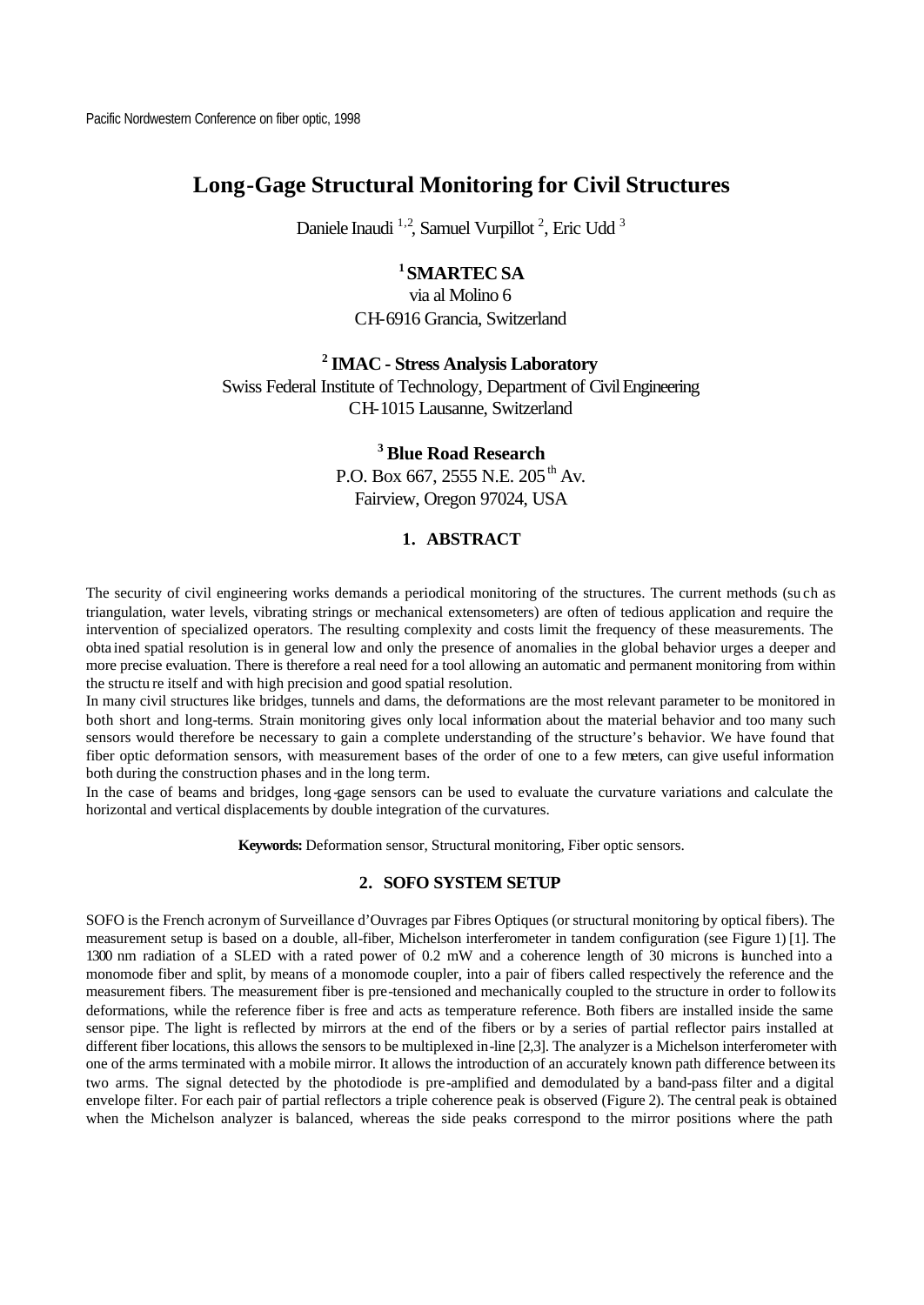unbalance between the analyzer arms corresponds to the length difference between two twin partial reflectors or the end mirrors. The central peaks from all partial reflectors will thus overlap to a peak of higher intensity, while the lateral peaks will in general appear at different locations. By following the position of the side peaks it is possible to determine the total deformation undergone by the measurement fiber between the corresponding partial reflectors and the coupler. The position of the peaks can be determined with a precision of about 2 microns by computing the center of gravity of the peaks themselves.



**Figure 1: Setup of the SOFO system. Figure 2: Typical measurement**

Figure 3 shows the SOFO reading unit, Figure 4 a SOFO sensor [4] installed along a rebar:



**Figure 3: SOFO reading unit with external control PC.**



**Figure 4 SOFO sensor installed along a rebar before concreting.**

The main characteristics of the SOFO system are resumed in the following table:

| Sensor Gage length | 25 cm to 10 m. Up to 50 m with special sensors.             |
|--------------------|-------------------------------------------------------------|
| Cable length       | Up to 3 km between the sensor and the reading unit.         |
| Resolution         | 2 microns, independently from the gage length.              |
| Dynamic range      | 1% of the gage length in elongation and 0.5% in shortening. |
| Precision          | Better than 0.2% of the measured deformation.               |
| Measurement speed  | Less than 10 seconds for each sensor chain.                 |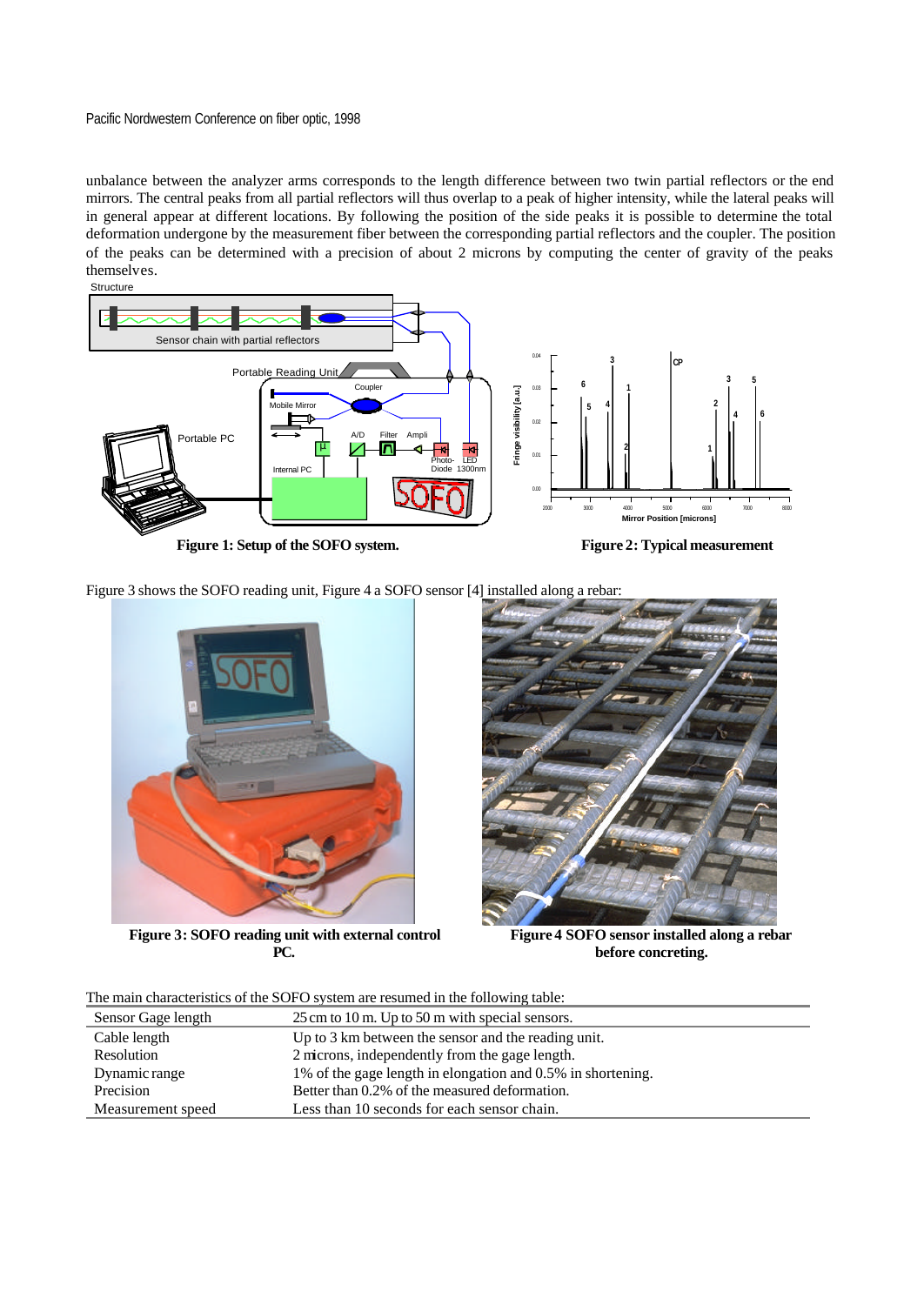Stability Drift not observable over at least three years.

### **3. APPLICATION DOMAINS**

The SOFO monitoring system has been applied successfully to a number of structures including bridges [5], tunnels, dams and laboratory structures. This includes (the number of installed sensors is indicated in parenthesis):

| <b>Bridges:</b>          | Highway Bridges: Venoge $(40)$ [6], Lutrive $(6+30)$ [7], Versoix $(104)$ see Figure 6 [8]. |
|--------------------------|---------------------------------------------------------------------------------------------|
|                          | Highway Viaducts: Lully (12) see Figure 5, OA402 (10).                                      |
|                          | Road Bridge: Bissone (2).                                                                   |
|                          | Railroad Bridge: Moesa (30) [9].                                                            |
| Tunnels:                 | Highway Tunnels: Vignes $(16)$ , A5 $(11)$ .                                                |
|                          | Dams Tunnel: Luzzone (8).                                                                   |
| <b>Geostructures:</b>    | Piles (static loading test): Horw (24)                                                      |
| Dams:                    | Emosson Dam $(2)$ [10].                                                                     |
|                          | Luzzone Dam (13) see Figure 7.                                                              |
| <b>Monuments</b>         | Church: Gandria vault (10)                                                                  |
| <b>Other Structures:</b> | EDF Nuclear Power Plant (20).                                                               |
|                          | Beams and Slabs (laboratory tests): ICOM/EPFL (50), MCS/EPFL (56), IMM (24) see Figure 8.   |





**Figure 5: The Lully highway viaduct. Figure 6: The Versoix highway bridge.**





**Figure 7: The Luzzone Dam Figure 8: The IMM BPR Beam**

Since 1993, almost 600 sensors have been installed. The sensors can be installed easily (by a trained worker) and quickly without disturbing the construction schedule.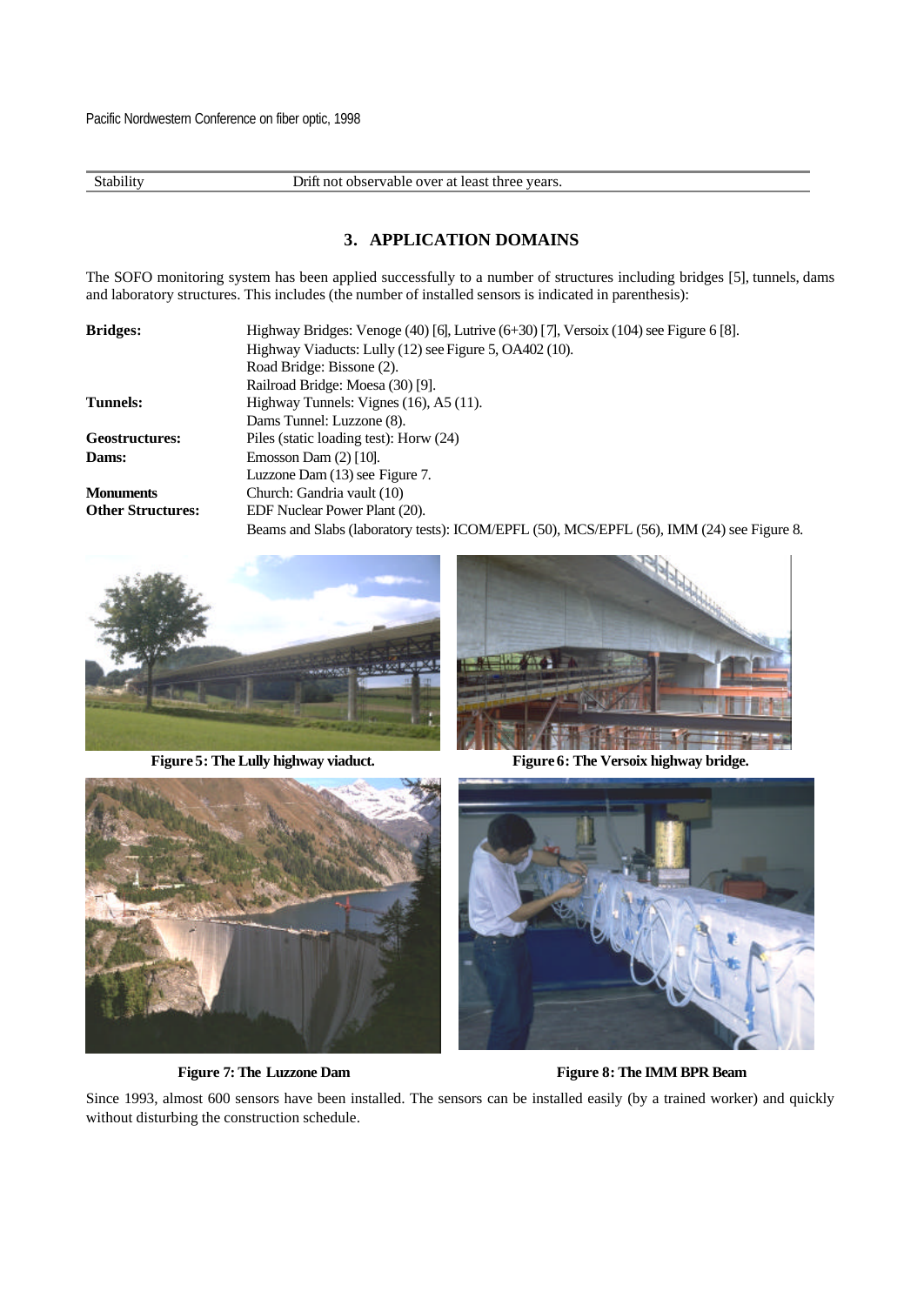By carrying out the presented applications, it has been found that long-gage deformation sensors are useful for measuring and monitoring many different phenomena like:

- 
- 
- 
- 
- Post-seismic damage evaluation. Restoration monitoring.
- Concrete deformation monitoring during setting. Spatial displacement measurement (curvature analysis).
- Prestressing monitoring.  $\bullet$  Crack opening monitoring.
- Neutral axis evolution. Creep-flow monitoring.
- Concrete-steel interaction. Long -term deformation monitoring.
	-

Among the well known advantages of fiber optic sensors, the ones that are most interesting for civil engineering applications include their insensitivity to EM fields (thunderstorms, trains, power lines), their good chemical compatibility (no corrosion problems) and the possibility of remote int errogations over long distances without degradation of the measurement precision.

## **4. APPLICATION EXAMPLE: THE LUTRIVE BRIDGE**

The Lutrive (Switzerland) North and South bridges are two parallel twin bridges (see Figure 9). Each one supports two lanes of the Swiss national highway RN9 between Lausanne and Vevey. Built in 1972 by the corbelling method with central articulations, the two bridges are gently curved  $(r = 1000 \text{ m})$  and each bridge is approximately 395 m long on four spans. The two bridges have the same cross-section. It consists of a box girder of variable height (from 2.5m to 8.5m) and two slightly asymmetric cantilevers meant to reduce the effect of torsion in the curved bridges.

The fourth span of the South bridge, fitted with an hydrostatic leveling system measuring vertical displacements since 1988, was instrumented with 30 6m long SOFO sensors. To measure the curvature variations, the sensors are installed in pairs at the interior of the box girder (see Figure 10). Curvatures are measured with sensors placed near the top and the bottom of bridge web and the vertical displacements can be retrieved by double integration of the curvatures [11]. The sensors were used both for quasi-static testing under thermal loading and under a static load-charging test as well as for statistical characterization of the dynamic behavior of the bridge.



**Figure 9: The Lutrive bridge.**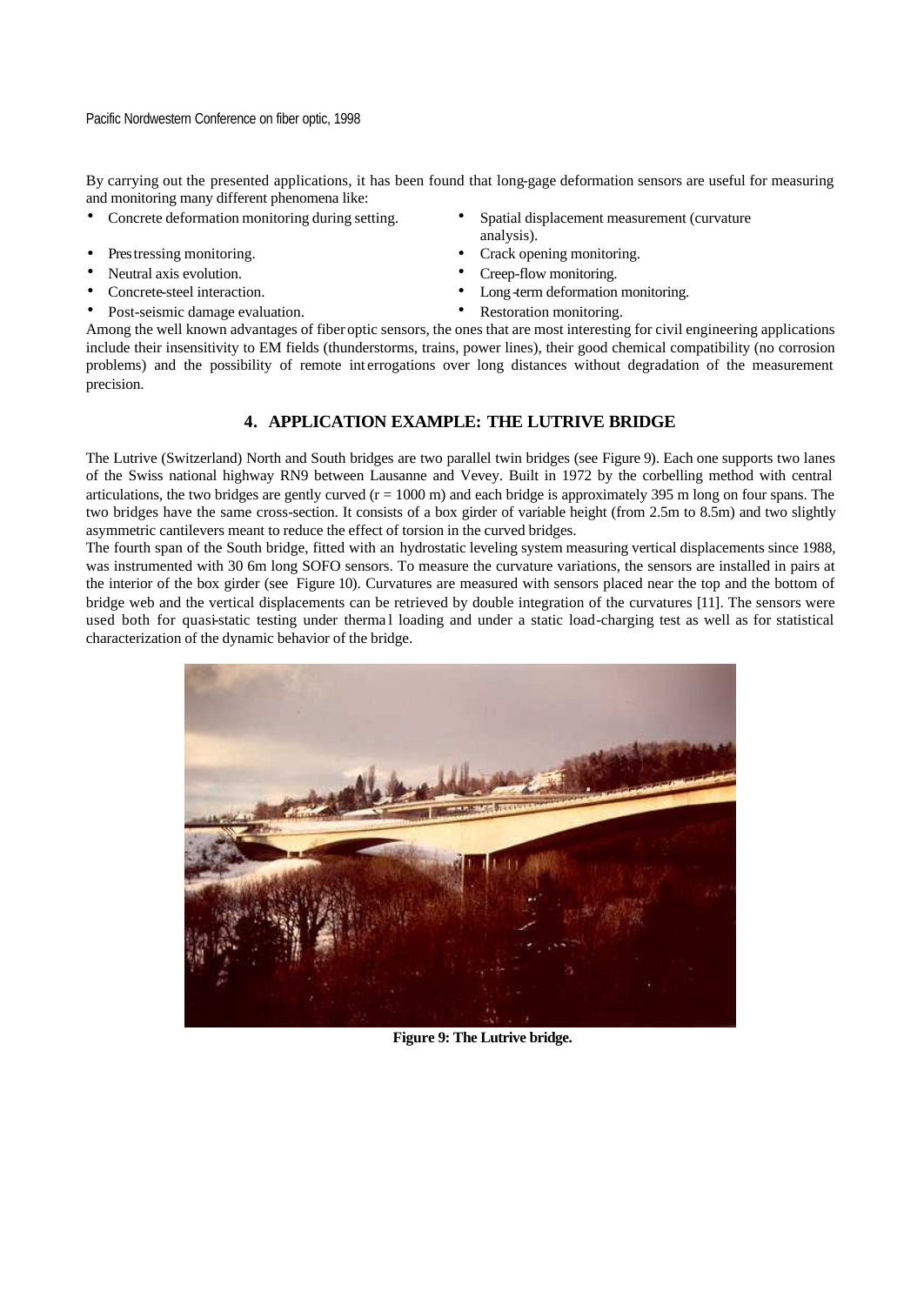

**Figure 10: SOFO sensors placement**

#### **Static testing:**

Measures extended during 24 hours between the 6th of July 1996 at 14h00 to the 7th of July 1996 at 14h00. The temperature gradient measured between the upper and the lower slab oscillated between 2.4°C and 5°C. Measurements were performed each 2 hours during 20 minutes without stopping the traffic, sometimes necessitating a few trials before the bridge regained its calm after the passing of heavy vehicles.

The curvature evolution during 24 hours presents a cycle correlated to the temperature gradient in the bridge. The temperature of the bridge is slightly higher after 24 hours. This non-periodicity is retrieved on the curvature measurements. Taking into account the measurements obtained by an inclinometer placed at 10 m from the articulation and a null displacement on the pile as the border conditions for the double integration, the shape deformation  $V(x)$  is calculated for each temporal measurement. This function  $V(x,t)$  presents the vertical displacement of a point of co-ordinate x for each dis crete measure at a time t. Figure 11 shows the temporal comparison between the verticals displacements calculated with the fiber optic sensors and the hydrostatic leveling system for a point placed at quarter span. The hydrostatic leveling precision can be estimated to about 5 mm. The precision on the vertical displacement determined by the mathematical model can be obtained by a sensibility study of the model. Considering a precision of 10 μm for the reading unit, 2 cm for the vertical placement of the sensor, 2 cm for the sensors length and 10-5 radians for the inclinometer precision, a standard deviation of 20 μm is obtained. This example shows the possibility of obtaining precise information about the vertical displacement of a single bridge span using only a reduced number of displacement sensors. A precision much higher than the one obtained by external measuring systems like optical or hydrostatic levering can be achieved.



**Figure 11: Vertical displacement of the Lutrive Bridge calculated by double-integration of the curvature measurements.**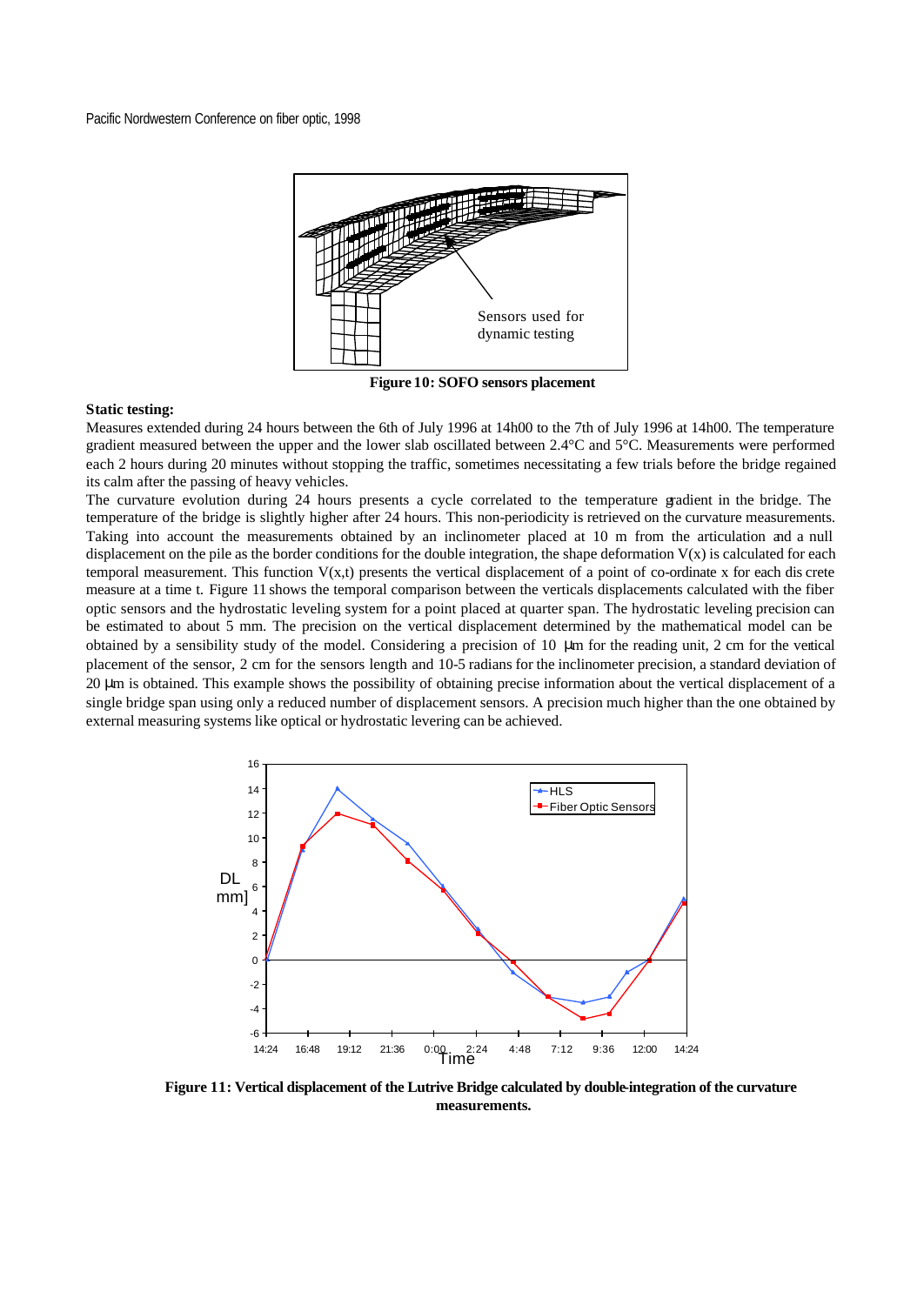#### **Dynamic testing:**

In order to test the statistical analysis algorithm, two sensors placed at quarter-span (see Figure 10) where measured during 24 hours under traffic loading. Both sensors were measured with a single scan of the SOFO system by coherence multiplexing them with an external coupler. The data from the two sensors is therefore correlated since the two readings are obtained in less than 0.1 s.



**Figure 12: Deformation data obtained on two parallel sensors placed at quarter-span in the Lutrive bridge.**

Figure 12 shows the results obtained by the two sensors. The drift in the measurements on both sensors is due to the bridge's temperature variations that were however very small in this cold winter day. The total drift is of only about 80 microns over a sensor length of 6 m. This corresponds to a temperature variation of the order of 1°C. By subtracting the two deformation values and dividing by their length and distance it is possible to obtain the curvature variations of the bridge.



**Figure 13: Curvature data after removing the bridge's temperature drift.**

Figure 13 shows the curvature readings after removal of the bridge's temperature drift with a polynomial fit on the initial data. Has expected most data points lie around a zero curvature corresponding to the mean static state of the bridge. High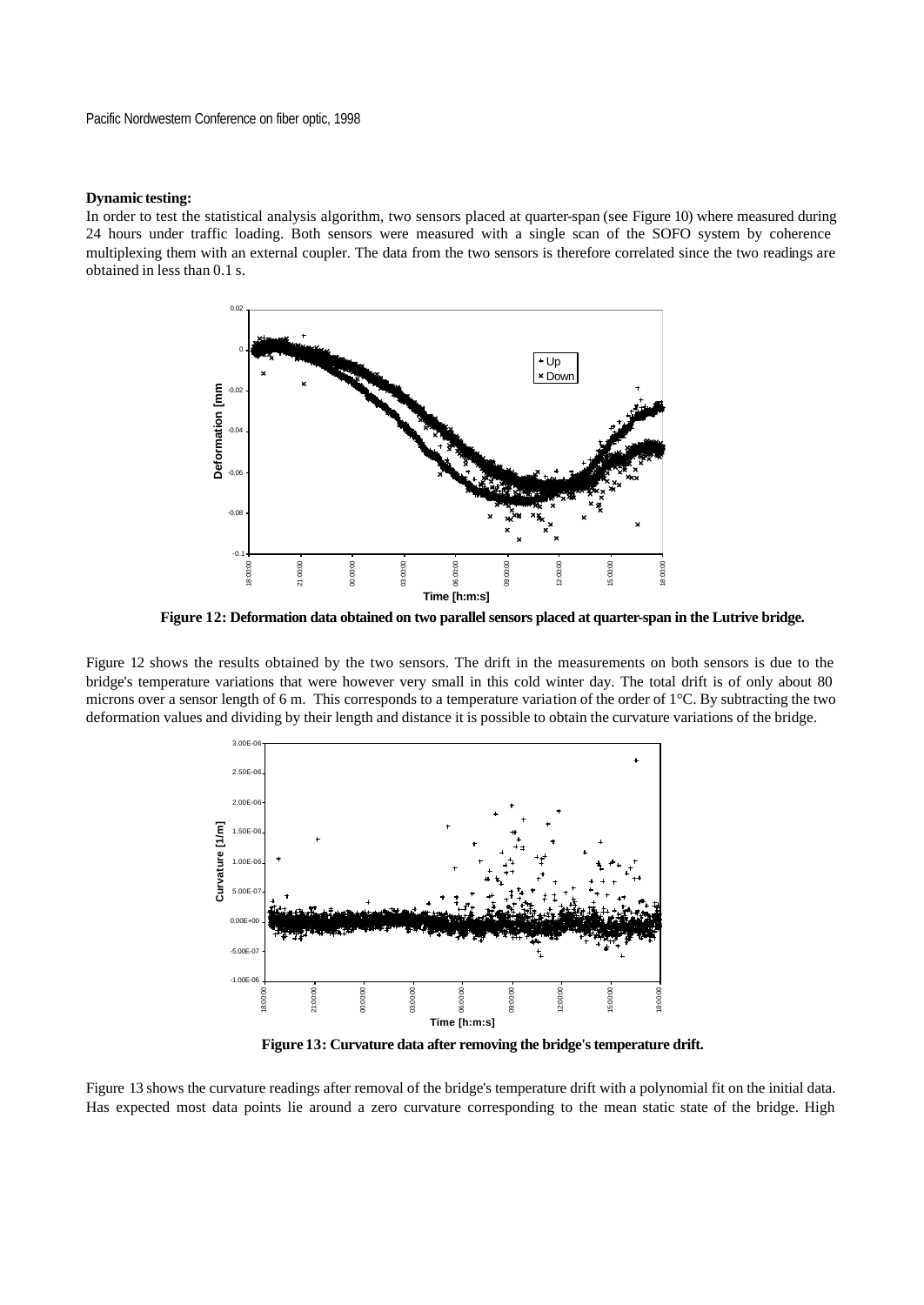curvature values indicate a deformation induced by the passage of a truck. It can be noticed that these points are concentrated during the day when truck circulation is allowed. Except for one reading around 21:00 no trucks were registered during the night. Most curvatures are positive and indicate a downward bending of the bridge under the quasi-static loading of the truck. A few points lie outside the noise floor curve for negative curvatures. These ere either rebounds of the bridge after a truck leaves the instrumented span or deformations induced by trucks on neighboring spans.



**Figure 14: Relative curvature frequency of the data in Figure 13.**

Figure 14 show the statistical analysis on the whole set of data (Day and Night, 3269 data points), the night data only (Night, 996 points) and of a Monte-Carlo simulation based on simulated deformation measurements with a standard deviation of one micron (noise Floor, 3267 points). The good agreement between these two latter curves indicates that the noise floor of the SOFO system limited the measurements during the night. During the day the higher deformations due to the passage of the trucks are clearly visible. The vertical line indicates the curvature that was obtained during the static loading test with a truck of 28 t placed at center span. Since the load limit on the Swiss highway network is 28 t, Figure 14 indicates that the dynamic effects on the bridge are very limited. A rebound of a passing truck could for example induce higher curvatures than this same truck statically placed on the bridge. The isolated event at 2.7  $10^{-6}$  1/m either indicates an overweight truck (some 40 t trucks are also circulating) or two trucks on the bridge at the same time.

This same figure can be used to quantify the probability of having a truck on the bridge at any give time. This is given by the ratio of the number of points of the Day and Night curve inside, respectively outside the Noise Floor curve. This ratio gives 90% and indicates the probability of obtaining a reliable static deformation value when the measurements are performed under traffic conditions. Therefore it can be considered sufficient to perform three measurements on each sensor and discard any statistically aberrant value to obtain a reliable value. A theoretical analysis considering the truck traffic density, the mean truck speed, the mean transit time gives a slightly lower value of 80%.

## **5. CONCLUSIONS**

The benefits of structural monitoring are obvious. A continuous or at least regular monitoring of a structure can increase the knowledge on its behavior and help to guarantee its safety and to plan for maintenance interventions. Besides short-gage strain sensors that measure directly the local properties of the construction materials, long-gage length deformation sensors can give additional and complementary information on the global behavior of the structure. The SOFO monitoring system is composed of a portable reading unit adapted to field conditions, of a series of sensors that can be either embedded into concrete or surface mounted on metallic and other existing structures and from a software package allowing the treatment of